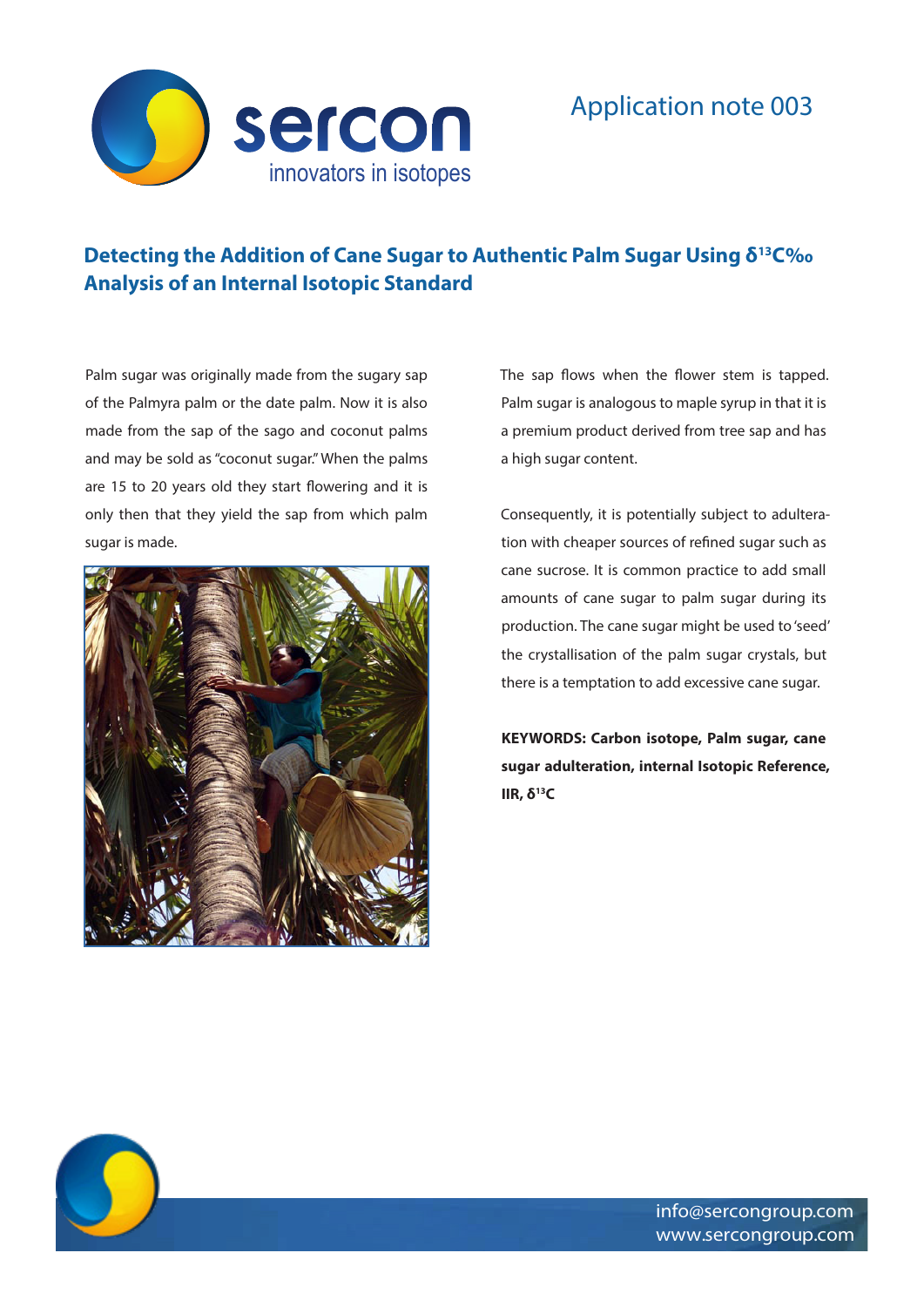## **Preparation of protein fraction from palm sugar (Figure 1)**

10g of palm sugar is added to 20ml of de-ionised water and mixed well. The 50% w/v palm sugar solution is then filtered through a 0.22um syringe filter into a tube. Add 5 ml 10%w/v Sodium Tungstate Dihydrate (Na<sub>2</sub> WO<sub>4</sub> 2H2O) solution and 5 ml 0.335M sulphuric acid together in a 15ml tube. Mix and immediately add to the filtered palm sugar solution, mixing well. Place the 50ml tube in water bath at about 80°C until a visible floc forms with clear a supernatant  $(= 2 \text{ hours}).$ 

If no visible floc forms  $(= 1$  hour), or if the supernatant remains cloudy, add 0.335M sulphuric acid in 4 ml increments, repeating heating between additions. When a stable floc has formed centrifuge the 50 ml tube for 20 minutes at 2000 rpm. The protein floc should form a pellet at the bottom of the tube. The pellet of protein must be washed with several portions of ultrapure water to remove any residual sugars.

# **Figure 1: Preparation of the protein fraction from palm sugar for use as an internal 13C isotopic standard**



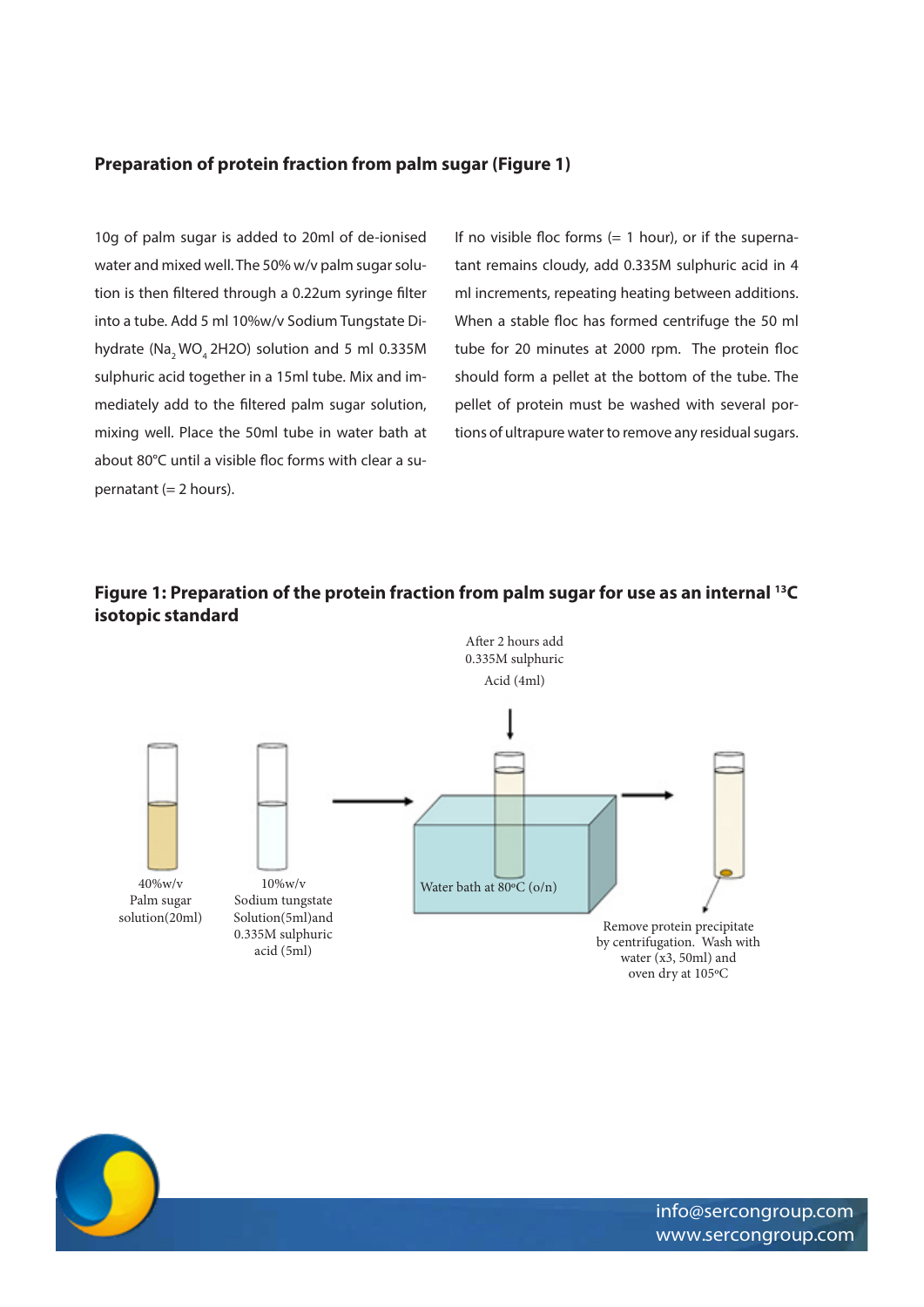## **Internal isotopic referencing (IRR)**

According to the literature, palm sugar should possess a characteristic C3 carbon isotope signature typical for carbohydrate derived from plants that utilise the Calvin Photosynthetic pathway to fix carbon dioxide. The average  $\delta^{13}C\%$  value for C3 derived sugars is around 25‰ and cane or corn sugars or syrups (including high fructose corn syrup) average around -10‰.

The isotopically 'heavier' (less negative) carbon isotope signatures observed for corn and cane result from the Hatch & Slack photosynthetic (C4) pathway, which does not fractionate atmospheric carbon dioxide to the same extent as the Calvin C3 pathway.

#### **Figure 2: Interpretation of palm sugar**



#### **Repeatability of protein extraction and carbon stable isotope analysis (CSIA)**

The repeatability of the protein extraction and carbon stable isotope ratio measurement were assessed. Five separate 50% w/v solutions of a retail palm sugar were prepared and processed and measured according to the protocol described above.

The results of these analyses demonstrated that the procedure was repeatable. The mean  $\delta^{13}C\%$ value determined from 3 triplicate determinations on each of the five separate preparations of protein was -24.19‰ with a sample standard deviation [sd (σn-1)] of 0.16‰.